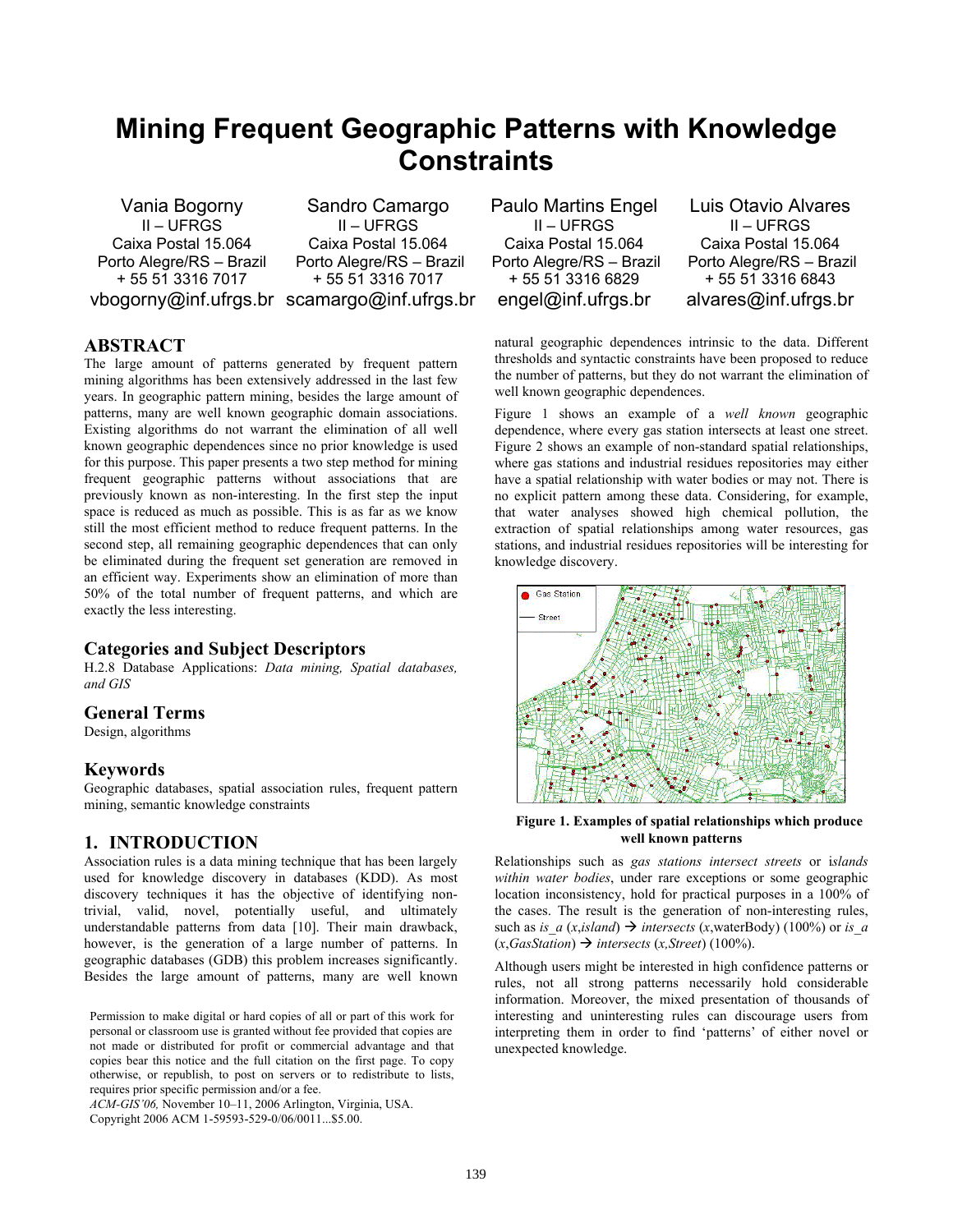

**Figure 2. Examples of non-standard spatial relationships** 

Well known geographic dependences are mandatory spatial relationships which represent spatial integrity constraints. Such constraints must hold in order to warrant the consistency of spatial data in geographic databases. They are normally explicitly represented in geographic database schemas, as will be shown with two case studies. Existing algorithms for frequent pattern mining, however, have considered only data by themselves, while the schema, which is a rich knowledge repository, has not been considered so far in the discovery process. The result is that the same associations explicitly represented by the database designer are unnecessarily extracted by frequent pattern mining (FPM) algorithms and presented to the data mining user.

We claim that well known associations explicitly represented in geographic database schemas should be eliminated in frequent pattern mining. For this purpose, this paper presents a two step method for mining frequent geographic patterns without well known dependences.

### **1.1 Related Works and Contribution**

For extracting frequent patterns from geographic databases there are basically two approaches in the literature. One is based on quantitative reasoning, which mainly computes distance relationships during the frequent set generation. Quantitative reasoning approaches [22][23] deal with geographic data (coordinates *x,y*) directly. Although they have the advantage of not requiring the definition of a reference object, they have some general drawbacks: usually deal only with points, consider only quantitative relationships, and do not consider non-spatial attributes of geographic data, which may be of fundamental importance for knowledge discovery. For spatial objects/features represented by lines or polygons, their centroid is extracted. This process, however, might lose significant information and generate non-real patterns (e.g. the Mississippi River *intersects* many states considering its real geometry, but is *far from* the same states if only the centroid is extracted).

The other is based on qualitative reasoning [2][8][9][13] and usually considers distance and topological relationships between a reference geographic object type and a set of relevant feature types represented by any geometric primitive (e.g. points, lines, and polygons). Relationships are normally extracted in a first step in data *preprocessing* tasks, while frequent patterns are generated in another step.

Both qualitative and quantitative reasoning approaches, however, have not focused on interesting geographic aspects to be considered in FPM. Neither do they make use of prior knowledge to specify which spatial relationships should be computed nor

reduce the number of well known semantic patterns. [13], for example, presented a top-down, progressive refinement method to extract spatial predicates where patterns and rules are reduced using only minimum support. [8] presented a similar method for mining association rules from geographic objects with broad boundaries.

[2] proposed a method to extract all spatial features and spatial relationships to a deductive relational database. This process is computationally expensive since all spatial relationships are computed a priori. Although patterns and association rules can be reduced, the user has to specify a different pattern constraint for all different spatial relationships or possible association rules. Besides requiring a lot of background knowledge, pruning is performed in post processing steps, i.e., after both frequent sets and association rules have already been generated.

In order to reduce the number of spatial joins in geographic data preprocessing [4] we proposed to use geo-ontologies [3]. In [5] we proposed to remove well known geographic dependences in spatial association rule mining using geographic database schemas as prior knowledge.

In this paper we propose a general framework to completely eliminate geographic dependences in frequent geographic pattern mining. In a first step the input problem is reduced, and dependences are eliminated before computing any frequency. According to [6] this is still the most efficient way to prune frequent patterns. Additionally, in an efficient way, pairs of geographic objects with dependences are eliminated further and completely, during the frequent set generation.

Our framework can be either partially or totally applied to any algorithm that generates frequent sets, being it an Apriori-like approach or not. Its main advantage is its simplicity. In two single steps all dependences are removed, and more interesting patterns and rules will be generated. While dozens of approaches define syntactic constraints and different thresholds to reduce the number of patterns and association rules, we consider *semantic knowledge constraints,* and eliminate the exact pairs of geographic objects that produce well known patterns.

# **1.2 Scope and Outline**

This paper proposes an approach for mining non-standard frequent patterns from geographic databases. The proposed approach uses qualitative spatial reasoning. The results show an improvement on the existing techniques for knowledge discovery in geographic databases.

The remainder of the paper is organized as follows: Section 2 describes the problem of geographic dependences in FPM. Section 3 presents two case studies of GDB schemas to show the large amount of well known geographic dependences. Section 4 presents a framework to eliminate well known geographic dependences in FPM. Section 5 presents experiments that show the significant frequent set reduction, while Section 6 concludes the paper and suggests some directions of future work.

# **2. THE PROBLEM OF GEOGRAPHIC DEPENDENCES IN FPM**

At least two steps are required to extract patterns from GDB: the computation of spatial neighborhood relationships and the generation of frequent sets and association rules. Well known geographic dependences appear in both steps, and in different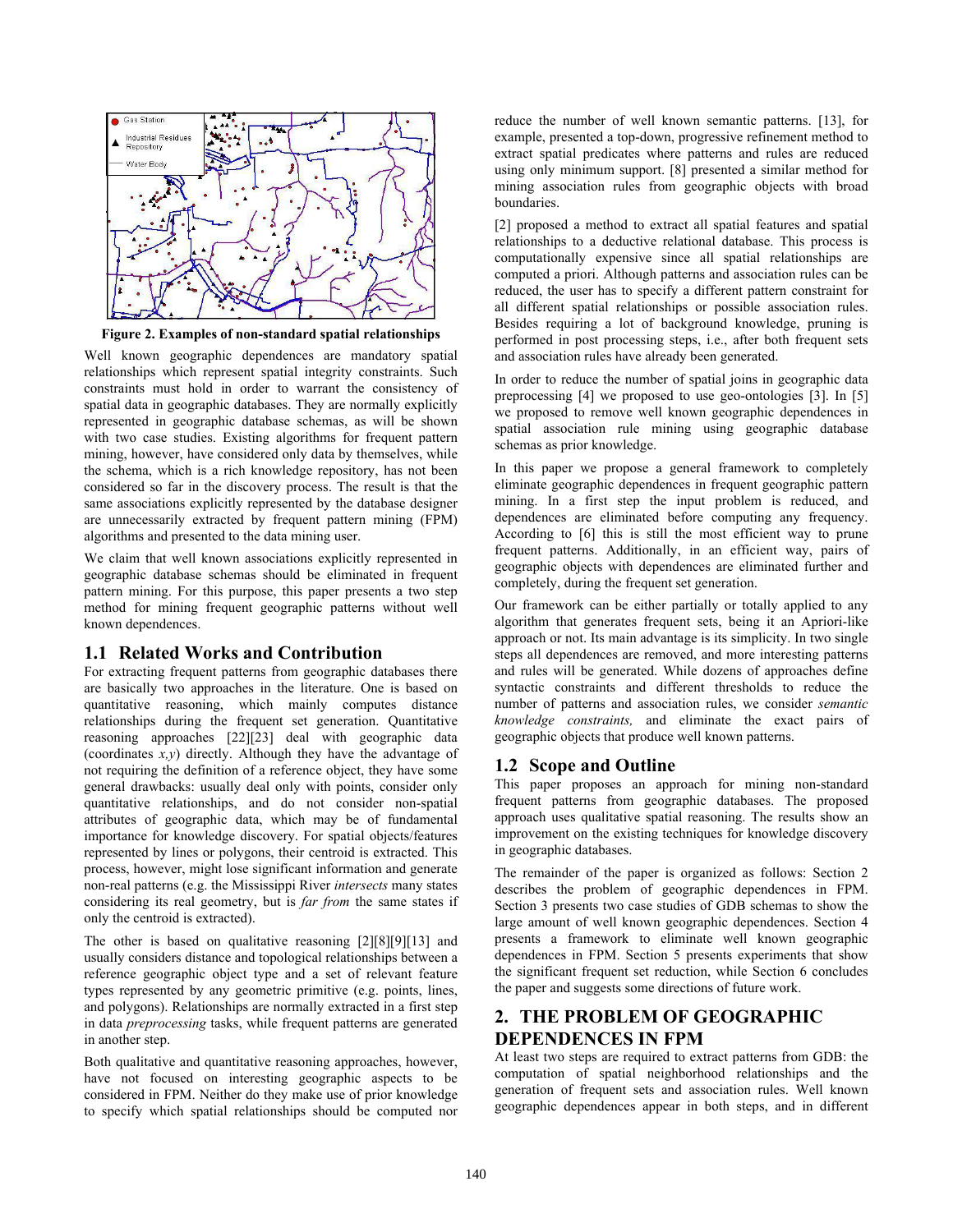ways, producing different amounts of well known patterns. In the following sections we show how geographic dependences appear in these two steps.

# **2.1 Geographic Dependences in Spatial Predicate Extraction**

In transactional data mining, every row in the dataset to be mined is usually a transaction and columns are items, while in qualitative spatial data mining, every row is an instance of a reference object type (e.g. city), called *target feature type*, and columns are predicates. Every predicate is related to a non-spatial attribute (e.g. population) of the target feature type, or a *relevant feature type* that is spatially related to the target feature type (e.g. *intersects(gasStation)*). Table 1 shows an example of a spatial dataset where every row is a city (target feature type) and the predicates are different geographic object types (port, water body, hospital, treated water network, factory) spatially related to city. Spatial predicates can be represented at different granularity levels [12], according to the objective of the discovery. In Table 1, data are represented at a general granularity level, but lower levels as, for example, chemical, metallurgical, and textile factories could be used instead of factory.

**Table 1. Dataset in a high granularity level for FPM** 

| Tuple         | <b>Spatial Predicates</b>                                          |  |  |
|---------------|--------------------------------------------------------------------|--|--|
| city)         |                                                                    |  |  |
|               | contains (Port), contains (Hospital), contains (Treated WaterNet), |  |  |
|               | contains(Factory), crosses(WaterBody)                              |  |  |
| $\mathcal{D}$ | contains(Hospital), contains(TreatedWaterNet), crosses(WaterBody)  |  |  |
| $\mathcal{R}$ | contains(Port), contains(TreatedWaterNet), contains(Factory),      |  |  |
|               | crosses(WaterBody)                                                 |  |  |
| 4             | contains(Port), contains(Hospital), contains(TreatedWaterNet),     |  |  |
|               | crosses(WaterBody)                                                 |  |  |
| $\varsigma$   | contains (Port), contains (Hospital), contains (Treated WaterNet), |  |  |
|               | contains(Factory), crosses(WaterBody)                              |  |  |
| 6             | contains(Hospital), contains(TreatedWaterNet), contains(Factory)   |  |  |

Spatial predicates are materialized spatial relationships extracted with spatial joins between all instances *t* (e.g. NewYorkCity) of a target feature type *T* (e.g. city) and all instances *r* (e.g. Route68) of every relevant feature type *R* (e.g. road) in a set of relevant feature types *S* (e.g. road, hospital, factory)*.* In this step, a cartesian product between *T* and *S* is performed. Being  $T=f(t)$ ,  $t_2, ..., t_n$ ,  $S = \{ R_1, R_2, ..., R_m \}$ , and  $R_i = \{ r_1, r_2, ..., r_q \}$ , the extraction of spatial predicates implies the comparison of every instance of *T* with all instances of *R*, for all *R* in *S*. This process is the bottleneck of computational time in spatial data mining.

Well known geographic dependences may exist among *T* and any *R* in *S,* or between pairs of *R* in *S*. For example, in the dataset shown in Table 1, there is a well known dependence between the target feature type (city) and treated water network, because every city has at least one treated water network. This means that the predicate *contains*(*TreatedWaterNet*) has a 100% support and a large number of both patterns and rules with this predicate will be generated, such as, for example, *contains(factory)* $\rightarrow$ *contains(TreatedWaterNet)*. Such a rule expresses that cities that contain factories do also contain treated water networks. Although the rule seems to be interesting, it can be considered obvious due the simple fact that *all* cities have treated water networks, having they factories, or not.

Predicates with 100% support appear in most generated patterns and rules. Table 2 shows the result of an experiment with the dataset in Table 1, using minimum support 20% and 50%. Considering 20% minimum support, 31 frequent sets and 180 rules were generated. Among the 31 frequent sets and the 180 rules, 16 frequent sets and 130 rules had the dependence *contains(TreatedWaterNet)*. Increasing minimum support to 50% does not warrant the elimination of the geographic dependence. Although the number of frequent sets is reduced to 25 and rules to 96, 13 frequent sets and 72 rules still had the dependence.

**Table 2. Frequent Patterns and rules with dependences** 

| MinSup        | All Frequent | Rules with    | FrequentSets with    |
|---------------|--------------|---------------|----------------------|
| $\frac{0}{0}$ | Sets/        | Dependence /  | dependence /         |
|               | Rules        | Rules without | FrequentSets without |
|               |              | Dependence    | dependence           |
| 20            | 31/180       | 130/50        | 16/15                |
| 50            | 25/96        | 72 / 24       | 13/12                |

In the previous example, the high number of patterns including the geographic dependence was generated because of a dependence between the target feature type and a relevant feature type. This kind of dependences can be eliminated by pruning the input space, because such dependences with a 100% support only hind the discovery process. However, dependences may also exist among relevant features. In the dataset shown in Table1, there is also a dependence between *Port* and *Water Body*, where all cities which have *Ports* do also have *Water Bodies,* because every *Port* must be related to at least one *Water Body*. In this case, however, we cannot prune the input space because either *Water Body* or *Port* may have an interesting association with any other relevant feature type (Hospital, Treated Water Network, Factory). In the following section we introduce the problem of geographic dependences among relevant feature types.

#### **2.2 Geographic Dependences in Frequent Sets**

According to [1], the general problem of mining frequent predicate sets and association rules can be decomposed in two steps:

- *Find all large/frequent predicates sets*: a set of predicates is large if its support is at least equal to a certain threshold, called *minsup*.
- *Generate strong rules*: a rule is strong if its support is at least equal to minimum support and the confidence is higher or equal to a certain threshold, called *minconf.*

**Assertion 1.** If a predicate set *Z* is frequent, then every subset of *Z* will also be frequent. If the set *Z* is infrequent, then every set that contains *Z* is infrequent too. All rules derived from *Z* satisfy the support constraint if *Z* satisfies the support constraint.

To find *frequent predicate sets* and *extract strong association rules,* relevant feature types *R* in *S* are combined with each other for the different instances of the target feature type *T,* and not among *T* and *R* as in the previous problem*.*

To illustrate the geographic dependence replication process in frequent pattern mining, let us consider the well known method for frequent set generation introduced by [1]. Table 3 shows the frequent sets extracted from the dataset in Table 1 with 50% minimum support, where  $k$  is the number of elements in the frequent sets.

Geographic dependences appear the first time in frequent sets with 2 elements, where *k=*2. Notice that since the dependence has minimum support, i.e., is a frequent predicate set, this dependence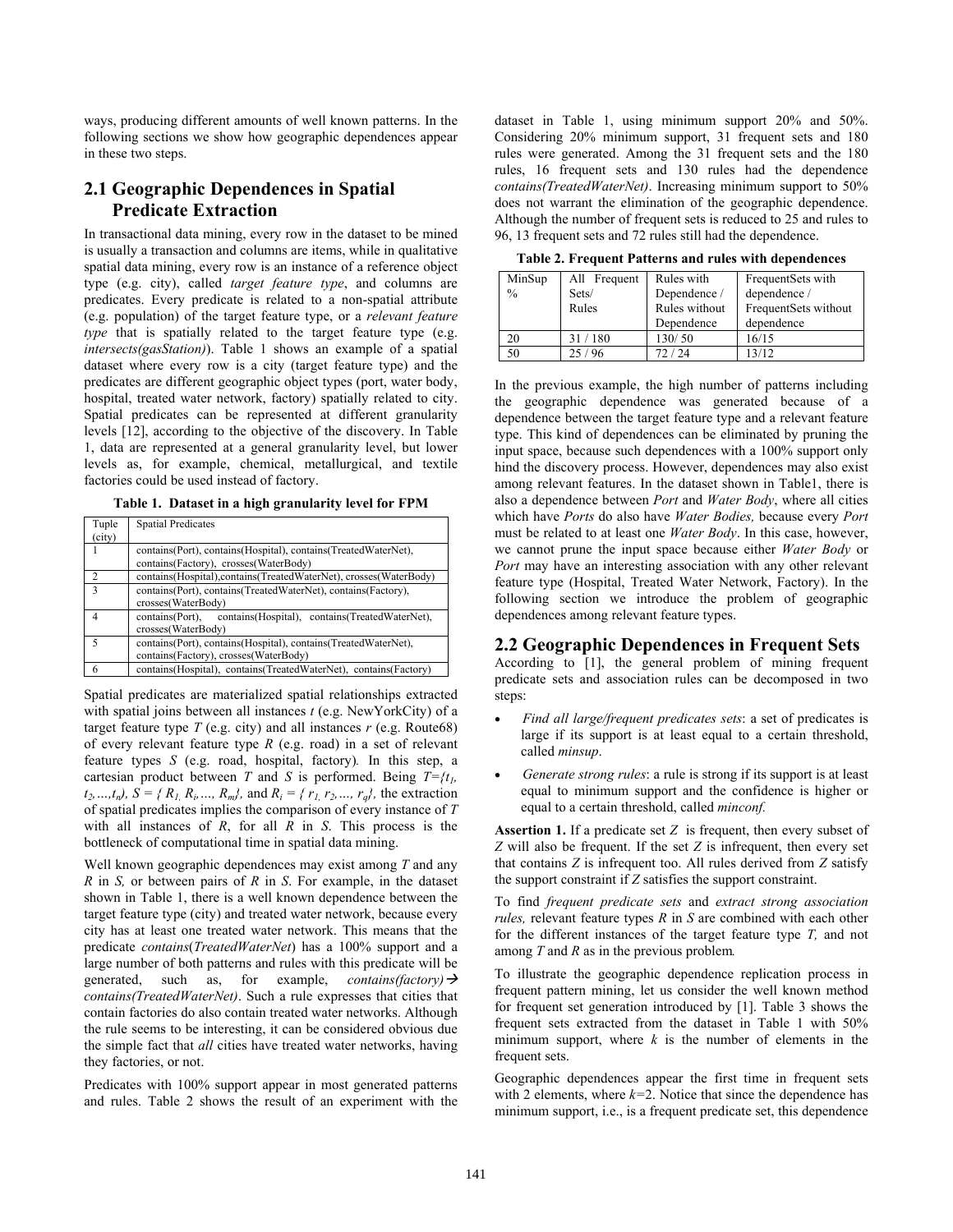is replicated to many frequent sets of size *k>2* with predicates that reach minimum support, as shown in bold style in Table 3. Considering such a small example and high minimum support (50%), one single geographic dependence participates in 6 frequent sets, which represents 30% of the total number of frequent sets. Notice that the number of rules having a geographic dependence will be much larger than the frequent sets, mainly when the largest frequent set (with 4 elements) contains the dependence.

In Table 3 we can clearly observe that the technique of generating closed frequent sets [17] does not warrant the elimination of geographic dependences. Geographic dependences generate their own closed frequent set, which in the example, are the two largest sets.

**Table 3. Frequent predicate sets with minimum support 50%** 

| k              | Frequent sets with support 50%                                                   |
|----------------|----------------------------------------------------------------------------------|
| 1              | {contains(Port)}, {contains(Hospital)}, {contains(TreatedWaterNet)},             |
|                | {contains(Factory)}, {crosses(WaterBody)}                                        |
| $\overline{c}$ | {Contains(Port), contains(Hospital)},                                            |
|                | {Contains(Port), contains(TreatedWaterNet)},                                     |
|                | {Contains(Port), contains(Factory)},                                             |
|                | {Contains(Port),crosses(WaterBody)},                                             |
|                | {Contains(Hospital), contains(TreatedWaterNet)},                                 |
|                | {Contains(Hospital), contains(Factory)},                                         |
|                | {Contains(Hospital), crosses(WaterBody)},                                        |
|                | {Contains(TreatedWaterNet), contains(Factory)},                                  |
|                | {Contains(TreatedWaterNet), crosses(WaterBody)},                                 |
|                | {Contains(Factory), crosses(WaterBody)},                                         |
| 3              | {Contains(Port), contains(Hospital), contains(TreatedWaterNet)},                 |
|                | {Contains(Port),contains(Hospital),crosses(WaterBody)},                          |
|                | {Contains(Port),contains(TreatedWaterNet),crosses(WaterBody)},                   |
|                | {Contains(Port), contains(Factory), crosses(WaterBody)},                         |
|                | {Contains(Port), contains(TreatedWaterNet), contains(Factory)},                  |
|                | {Contains(Hospital),contains(TreatedWaterNet),contains(Factory)}                 |
|                | {Contains(Hospital), contains(TreatedWaterNet), crosses(WaterBody)},             |
|                | {Contains(TreatedWaterNet),contains(Factory),crosses(WaterBody)}                 |
| 4              | {Contains(Port),contains(Hospital),contains(TreatedWaterNet),crosses(WaterBody)} |
|                | {Contains(Port),contains(TreatedWaterNet),contains(Factory),crosses(WaterBody)}  |

After understanding the replication process of geographic dependences in FPM, the next section presents two case studies to evaluate the amount of well known dependences in real GDB.

# **3. GEOGRAPHIC DEPENDENCES: A CASE STUDY**

Geographic dependences are mandatory spatial relationships among geographic objects, and are normally represented through associations with cardinality constraints one-one and one-many [18][19 pp.36-37]. Geographic dependences are *well known*  because they are explicitly represented by database designers to warrant the spatial integrity [18] of geographic data. In geographic database schemas, geographic dependences are given by a spatial relationship or a single association, aggregation with cardinalities *one-one* or *one-many.* 

In order to evaluate the amount of well known geographic dependences explicitly represented in real geographic databases, two real schemas were analyzed: the Brazilian Army data model, which has been the basis to construct geographic maps for the whole country, and the data warehouse developed in the project *iPara* for the Para state, in Brazil.

The geographic database schema developed by the Brazilian Army contains all geographic elements that are part of the Brazilian terrain model, which under a few variations, is similar to any terrain model represented in geographic databases. On account of the large number of objects and relationships to be represented, geographic data conceptual schemas are usually designed in different packages/superschemas. The geographic database schema developed by the Brazilian Army has 8 packages: edification, infra-structure, hydrography, vegetation, administrative regions, referential, relief, and toponymy. The package infra-structure, for example, is divided in six subschemes, including information about transportation, energy, economy, communication, etc. The hydrography package, for example, represents objects such as rivers, oceans, and lakes.



#### **Figure 3. Part of the conceptual object-oriented schema of the Brazilian Geographic Territory (MCOO of EBG - Brazilian Army – STI – DSG - 1**°**DL)**

Information of different packages may be extracted for data mining, and the number of *one-one* and *one-many* relationships varies from one package to another. For example, the hydrography package, which is shown in Figure 3, has a total of 24 geographic objects (15 from its own package and 8 from others) which share 2 *one-many* relationships and 16 *one-one* relationships if super classes are concrete, and more that 20 if super classes are abstract.

The infra-structure level, for example, has 73 geographic objects in its own package and has relationships with 88 objects from other packages. Among the 88 relationships, 70 are mandatory *one-one* dependences.

The conceptual schema of the project *iPara* is a geographic data warehouse developed in cooperation with II/UFRGS, COHAB-PA, and SEIR-PA. It integrates general geographic data of the state of Para (SIGIEP) and the urban geographic database (SIME). The complete conceptual schema of *iPara* has more than 20 different packages such as Hidrography, Infra-Structure, and Transportation. The Transportation package, for example, has 29 objects with 19 *one-one* or *one-many* associations*.* Because of space limitations, a very small part of the Water Distribution schema is shown in Figure 4, where among 7 objects there are 2 *one-many* and 4 *one-one* associations.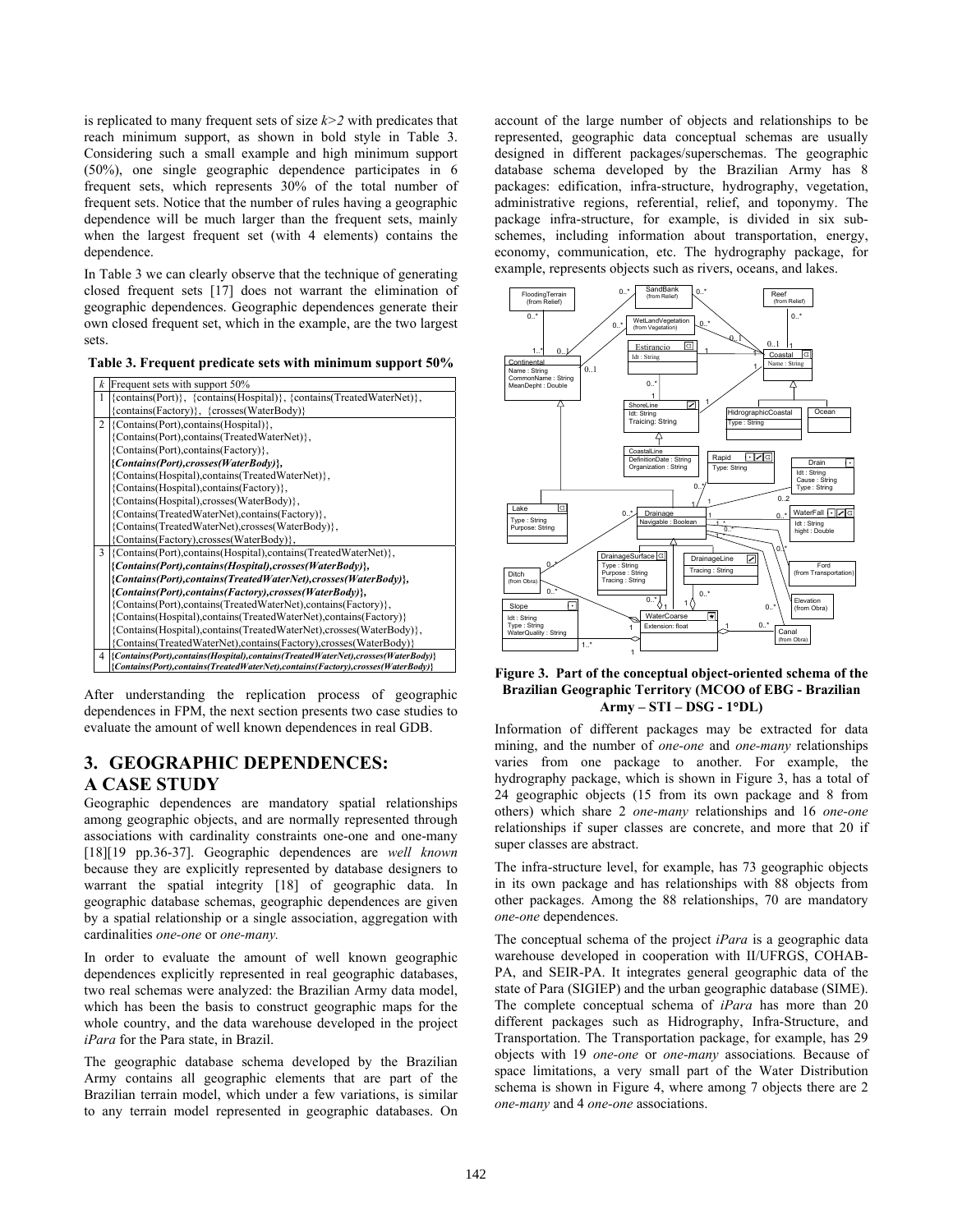The case study with two real schemas showed that a large number of mandatory well known geographic dependences is explicitly represented. If used as prior knowledge in frequent pattern mining, their extraction can be avoided and the generation of obvious patterns and rules significantly reduced.



**Figure 4. Part of the** *iPara* **conceptual schema** 

# **4. A FRAMEWORK FOR MINING FREQUENT GEOGRAPHIC PATTERNS WITH KNOWLEDGE CONSTRAINTS**

Aiming to provide a complete and integrated framework for frequent geographic pattern mining without well known associations, Figure 5 shows an interoperable framework that supports the complete discovery process. To better understand the process, the framework can be viewed at three levels: data repository, data preprocessing, and pattern mining.



**Figure 5. A Framework for FPM in geographic databases** 

At the bottom are the geographic data repositories, stored in GDBMS (geographic database management systems), constructed under OGC [16] specifications. There is also a knowledge repository which stores the pairs of geographic objects with dependences. These pairs can be either specified by the user or automatically retrieved with processes of reverse engineering [7] if the schema is not available. Different approaches to extract

dependences from relational databases with reverse engineering are available in the literature. For knowledge discovery in nongeographic databases reverse engineering has been used to understand the data model [15] in legacy systems, or to automatically extract SQL queries [20], but not as prior knowledge to reduce well known patterns. In [5] we presented an algorithm to extract geographic dependences from database schemas. When provided by the user, a larger set of dependences can be specified; not only associations explicitly represented in the schema, but other application domain dependences which generate well known patterns.

In the center of the figure is the spatial data preprocessing level which covers the *gap* between data mining tools and geographic databases. At this level the data repositories are accessed through JDBC/ODBC connections and data are retrieved, preprocessed, and transformed into the single table format. At this level, dependences among the target feature and relevant features are removed. This step prunes the input space and reduces the number of spatial joins, as will be explained in the next section.

On the top are the algorithms for FPM. At this level a method for generating frequent sets for geographic data is proposed to eliminate all dependences between the relevant features types, i.e., those which cannot be removed from the input dataset. This step is explained in more detail in section 4.2.

### **4.1 Data Preprocessing: Eliminating Geographic Dependences among the Target Feature Type and the Relevant Feature Types**

There are four main steps to implement the tasks of extracting spatial predicates for mining frequent geographic patterns: *metadata retrieval, dependence elimination, spatial join,* and *transformation.*

The *Metadata Retrieval* step retrieves all relevant information from the database, including the target feature type *T,* the target feature non-spatial attributes and the set of relevant feature types *S,* defined by the user, that may have some influence on *T*. The feature types are retrieved through the Open GIS database schema metadata.

In general words, the process described in this section can be summarized in the algorithm shown in Figure 6, where GDB is the geographic database,  $\phi$  is the set of pairs of geographic objects with dependences, *T* is the target feature type*, S* is the set of relevant feature types *R,* and *x* is the spatial relationship (e.g. topology, distance).

The *Dependence Elimination* step verifies all associations between the target feature type and all relevant feature types. It searches the knowledge base and if *T* has a dependence with any *R* in *S*, then *R* is eliminated from *S*. For each relevant feature type removed from *S*, no spatial join is required to extract spatial relationships. By consequence, neither frequent sets nor spatial association rules will be generated with this relevant feature type.

The *Spatial Join* step computes and materializes the userspecified spatial relationships between the *T* and all *R* in *S*, retrieved by the *Metadata Retrieval* step and filtered by *Dependence Elimination.* 

Spatial joins to extract spatial predicates are performed on-the-fly with operations provided by the GIS. Following the OGC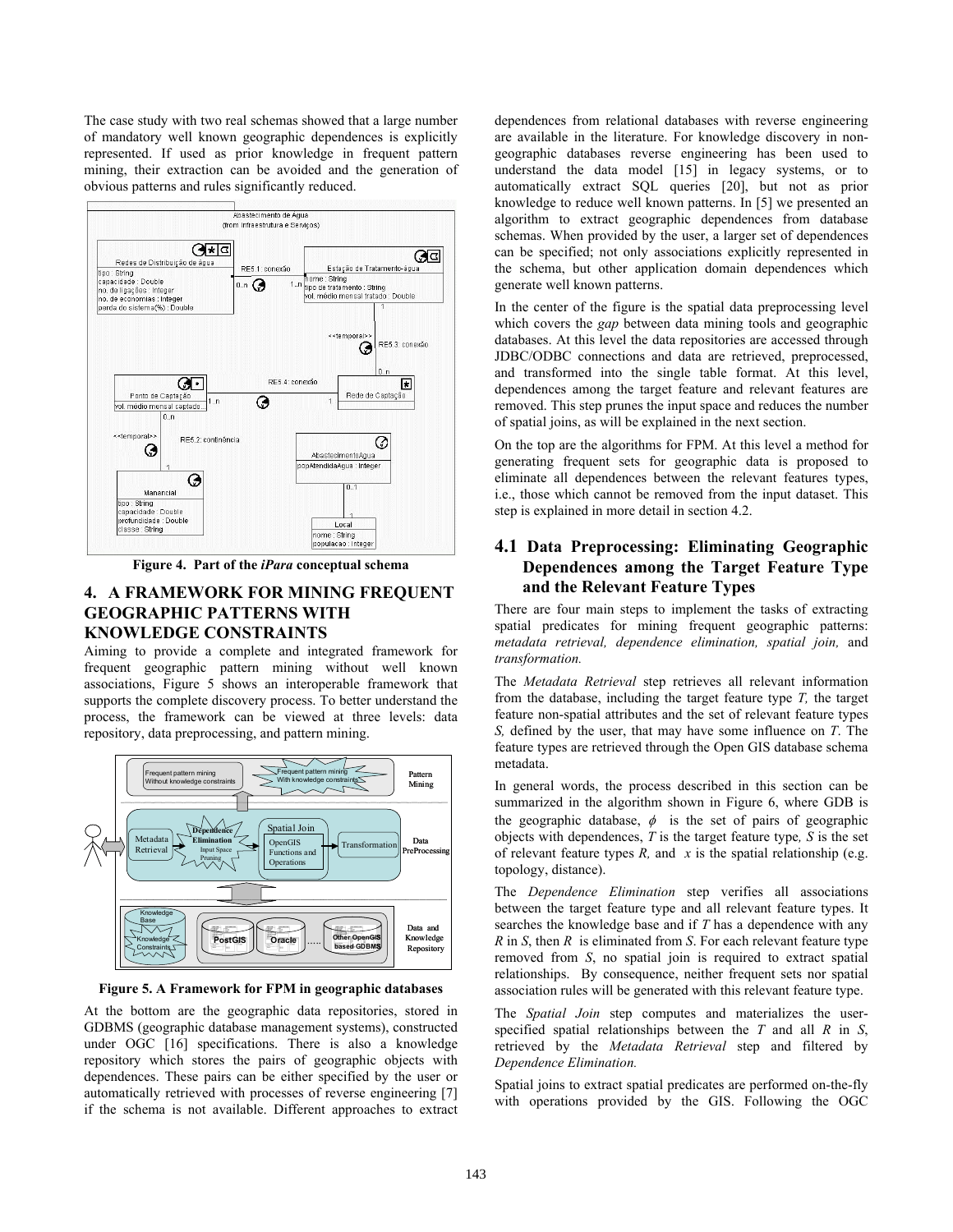specifications makes our framework interoperable with all GDBMS constructed under OGC specifications (e.g. Oracle, PostGIS). Before computing spatial joins, MBR (minimum boundary rectangle) is performed for accelerating the extraction of spatial relationships.

```
Given: GDB, φ, T, S, x; 
Find: a dataset Ψ without geographic 
       dependences between T and S; 
Method: 
     \Psi = T - geometric abribute;
      Dependence_Elimination 
      Begin 
         For (i=1; i=#R in S, i++) do begin
            If (T has a dependence with R_i in \phi)
                  Remove Ri from S; //input pruning
             Else 
                Ψ = Ψ ∪ spatial join (x, T, R<sub>i</sub>);
          End; 
      End; 
      Transformation (Ψ);
```
#### **Figure 6. Pseudo-code of the preprocessing function to extract spatial predicates**

The *Transformation* step transposes the *Spatial Join* step output into a single table  $\mathcal{V}$ , understandable by FPM algorithms.

# **4.2 Pattern Mining: Eliminating Geographic Dependences among Relevant Feature Types**

Frequent pattern and association rule mining algorithms, under rare exceptions [11] generate candidates and frequent sets. In spatial data mining, the candidate generation is not a problem because the number of predicates is much smaller than the number of items in transactional databases [19 p.205]. The computational coast relies on the spatial predicate extraction (number of instances of both target and relevant feature types), which our method reduces by pruning the input space.

Approaches that generate closed frequent sets [17] and eliminate redundant rules [24] do previously compute the frequent sets, and than verify if they are closed. Although they reduce the number of frequent sets, they do not warrant the elimination of all well known geographic patterns.

Considering that Apriori [1] has been the basis for dozens of algorithms for mining spatial and non-spatial frequent sets we illustrate the method of geographic dependence elimination during the frequent set generation using Apriori-KC [5], as shown in Figure 7.

Given  $\phi$  as the set of pairs of geographic objects with dependences (e.g. Island, Water) called *knowledge constraints*,<sup>Ψ</sup> as the input dataset generated in the previous step, and *minsup* as minimum support, well known geographic dependences are removed from the frequent sets with 2 elements, when the dependence appears the first time.

Similarly to [21], which eliminates in the second pass frequent sets that contain both parent and child specified in concept hierarchies, we propose to eliminate all frequent sets which contain geographic dependences, independently of any concept hierarchy.

The dependences are eliminated in an efficient way, in one step, in the second pass, when generating candidates with 2 elements, and when it appears at the first time. Through this elimination, no frequent sets with two or more predicates having the dependence will be generated. According to Assertion1, this step *warrants* that the pairs of geographic objects with dependences in  $\phi$  will neither appear together in the frequent sets nor in the spatial association rules. This makes the method effective and independent of any threshold such as minimum support, minimum confidence, lift, etc.

```
Given: φ,Ψ, minsup; 
Find: frequent geographic pattern without well 
        known dependences 
Method: 
L_1 = {large 1-predicate sets};
For ( k = 2; L_{k-1} := \emptyset; k++ ) do begin
    C_k = apriori gen(L<sub>k-1</sub>);// New candidates
    If (k=2)C_2 = C_2 - \phi; // frequent set prunning
    Forall rows w \in \varPsi do begin
         C_w = subset(C_k, w); // Candidates in w
         Forall candidates c \in C_w do
               c.count++; 
     End; 
    L_k = {c \in C_k \mid c.count \ge minsup};
End; 
Answer = \cup_k L_k
```
#### **Figure 7. Frequent set generation function with Apriori-KC**

The main strength of this method in our framework is its simplicity. This single, but very effective and efficient step, removes all well known geographic dependences, and can be implemented by any algorithm that generates frequent sets. Considering the example of frequent sets shown in Table 3, the dependence is eliminated when it appears at the first time, in the second pass, such that no larger frequent sets or association rules with the dependence will be generated.

It is important to emphasize that no information is lost with our method, only well known patterns are eliminated. For instance, suppose that *AB* is a frequent set having a dependence. This pair is eliminated with the purpose to avoid the generation of larger frequent sets that contain the dependence, such as *ABC,* for example. If the set *ABC* has minimum support, then the pairs *AB, AC,* and *BC* reached minimum support too*.* As we eliminate only pairs with dependences, *AC* and *BC* which combine the attribute *C* with both *A* and *B* separately*,* are still generated, and no information is lost. Our method only eliminates patterns that are well known, and does not sacrifice the result quality.

### **5. EXPERIMENTS AND EVALUATION**

The proposed framework was implemented in Weka, which we extended to support automatic spatial predicate extraction with intelligent input pruning. In order to evaluate the interoperability of the framework, experiments were performed with real geographic databases stored under Oracle 10g and PostGIS. Census sectors and districts, with non-spatial attributes such as population, sanitary condition, etc, were defined as the target feature types for different experiments*.* Datasets with different relevant feature types (e.g. bus routes, slums, water bodies,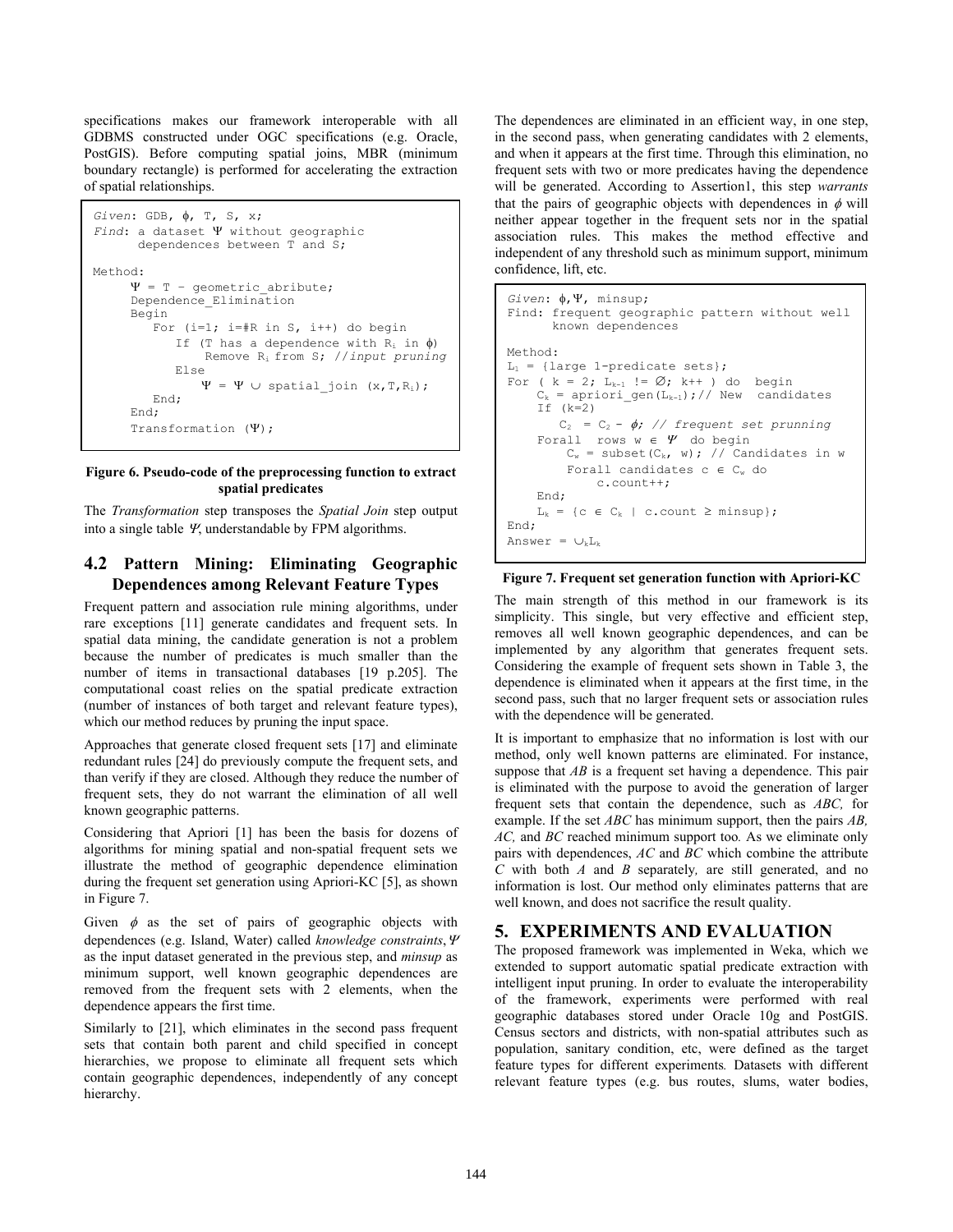factories, gas stations, cellular antennas) were preprocessed and mined, using prior knowledge and without using prior knowledge.

To precise the time reduction to compute spatial joins for mining frequent patterns is very difficult, since this step is totally data dependent. The computational time reduction to extract spatial joins depends on three mains aspects: the number of dependences (relevant feature types) eliminated in data preprocessing; the geometry type of the relevant feature (point, line or polygon); and the number of instances of the eliminated feature type (e.g. 60000 rows). For example, if a relevant feature type with 57580 polygons is eliminated, spatial join computation would significantly decrease. If the eliminated feature type has 3062 points, for instance, time reduction would be less significant. However, for every eliminated relevant feature type, no spatial join is necessary, and this warrants preprocessing time reduction.

To evaluate the frequent pattern reduction by pruning the input space, Figure 8 describes an experiment where one dependence between the reference object and the relevant feature types was eliminated. Notice that input space pruning reduces frequent patterns for all different values of minimum support. Considering *minsup* 10%, 20%, and 30%, the elimination of one single dependence in data preprocessing pruned the frequent sets around 50%. The rule reduction is still more significant than the frequent set pruning, reaching 70% by eliminating one single dependence.

Algorithms that generate closed frequent sets [17], reduce the number of rules [14], and eliminate redundant rules [24] can reduce still further the number of both frequent sets and association rules if applied to the geographic domain using our method for pruning the input space.



**Figure 8. Input space pruning**

Figure 9 shows the result of an experiment where two dependences among relevant feature types were eliminated during the frequent set generation without input pruning. Even pruning only the frequent sets, our method reduces the number of frequent sets for all different values of minimum support. Indeed, the higher the number of dependences, the more significant is the reduction.

Figure 10 shows an experiment where dependences were eliminated in both input space (between the target feature and relevant features) and during the frequent set generation (among relevant features). The total number of frequent sets is reduced in an average of 60% by removing one dependence, independently of minimum support. This experiment shows that in the geographic domain most frequent sets contain well known geographic dependences, and our method completely eliminates

such dependences very fast. Because of space limitations, time reduction experiments are not presented.



**Figure 9. Frequent set pruning** 



**Figure 10. Input space and frequent set pruning** 

# **6. Conclusions and Future Works**

This paper presented an intelligent framework for mining frequent geographic patterns without well known geographic dependences. Dependences are mandatory geographic associations which are explicitly represented in geographic database schemas. We showed that explicit mandatory relationships produce irrelevant patterns, while the non-standard spatial relationships may lead to more interesting knowledge.

Experiments showed that independent of the number of elements, geographic dependences generate a large number of frequent patterns without interesting knowledge. The elimination of one dependence is enough to prune a large number of patterns, but the higher the number of well known dependences to be eliminated, the larger is the pattern reduction. We showed that well known dependences can be partially eliminated by either pruning the input space or the frequent sets. Applying both steps eliminate known geographic dependences completely!

The main contribution is for the data mining user, which will analyze much less obvious patterns. The method is effective independently of other thresholds, and it warrants that known geographic domain associations will not appear among the discovered patterns.

The use of prior knowledge in geographic pattern mining has three main advantages: spatial relationships between feature types with dependences are not computed; the number of both frequent sets and association rules is significantly reduced; and the most important, the generated frequent sets and rules are free of associations that are previously known as non-interesting.